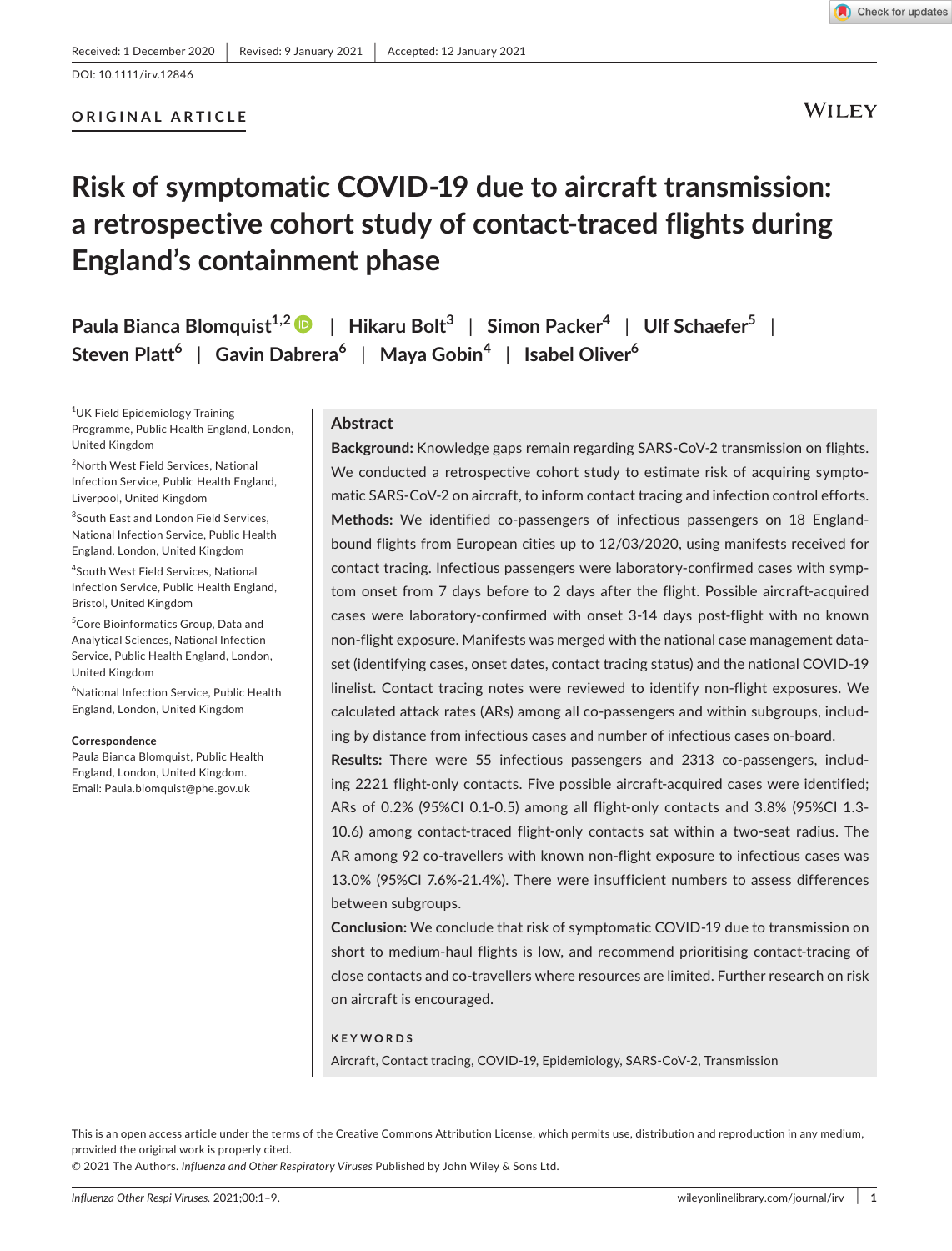## **1** | **BACKGROUND**

The COVID-19 pandemic is a global health emergency, $1$  with more than 100 million cases reported worldwide by the end of January  $2021.<sup>2</sup>$  During the containment phase in England (up to 12th March 2020),<sup>3</sup> Public Health England (PHE) implemented control measures to prevent case importation. In addition to supported isolation of travellers from high-incidence areas, PHE followed an air travel contact-tracing protocol similar to that of other respiratory infections, which involved identifying cases with recent flight history and liaising with port health authorities and airline companies to identify their contacts.<sup>4</sup> Where reachable, contacts were put under passive surveillance for 14 days from the day of the flight, and, if they developed symptoms, asked to inform PHE and call NHS 111 to get tested. In doing this, PHE defined an air travel contact as a person sitting within a two seat radius of a confirmed case, or a member of cabin crew serving the area around where the case was seated.<sup>4</sup>

The magnitude and determinants of risk of SARS-CoV-2 transmission on aircraft continue to be of public and policy interest. The international aviation industry assesses risk to be low,<sup>5</sup> pointing to high-efficiency particulate air (HEPA) filters installed on aircraft, vertical air flow, and seats acting as physical barriers. Published studies have varied in their risk assessment. There were no secondary cases identified among 350 co-passengers of an infectious case on a 15 hours flight between Wuhan China and Toronto Canada,<sup>6</sup> or among 326 co-passengers monitored in the Northern Territory of Australia.<sup>7</sup> However a case who flew from Central African Republic to France in February 2020 was identified as possibly aircraftacquired, $^8$  whole-genome sequencing has suggested direct transmission between two passengers and two crew members on a 15 hour flight from Boston to Hong Kong,<sup>9</sup> and there were 16 possible secondary cases identified after exposure on a 10 hours commercial flight from London to Vietnam – an attack rate of 62% in the business class section.<sup>10</sup> A review of SARS case reports of in-flight transmission during the 2003 pandemic found two flights where half of secondary SARS cases were sat beyond the two-row limit, which equated to a total 26% attack rate among passengers sat within two rows of the infectious individual and 7% among passengers sat beyond this.<sup>11</sup> A Lancet meta-analysis determined that infection risk due to physical contact with a contagious person was 13%, and this notably decreased with additional each metre of distance.<sup>12</sup>

This study aimed to estimate the risk and modifiable risk factors of symptomatic COVID-19 due to transmission on aircraft, to inform contact-tracing methods, infection prevention and control efforts, as well as travel-related policy and guidance more widely.

## **2** | **METHODS**

## **2.1** | **Study setting and period**

This was a retrospective cohort study based on contact-traced international aircrafts that flew to England during the containment

period, which occurred between early January and March 12th 2020. Only flights with an available manifest and a known seat number of any presumed infectious cases were included.

## **2.2** | **Case definitions**

Index cases were passengers with a laboratory-confirmed SARS-CoV-2 test with symptom onset between seven days before or up to two days after an international flight.

Cases among flight contacts with symptom onset (or specimen date if symptom dates were missing) between 3 and 14 days after the flight were considered "additional cases." These were subcategorised as follows:

- **Possible aircraft-acquired case**: confirmed case among copassengers whose only known exposure to the case was on the flight and had no whole-genome sequencing evidence to rule out direct transmission.
- **Multiple-exposure case**: confirmed case among co-passengers with evidence of household or other travel contact with an index case, as indicated in contact-tracing records or by having the same traveller information in the flight manifest as an index case (same personal contact email, record locator code, or booking reference number in the manifest).

All cases were presumed to be symptomatic, even where onset dates were missing, due to testing criteria at the time. Multipleexposure cases were considered more likely to acquire infection from an index case during close contact outside the flight. We assume that passengers were not wearing masks during the flight due to this being in the early stages of the pandemic before mask wearing was widespread.

#### **2.3** | **Data sources**

We accessed and compiled data from the following sources:

## 2.3.1 | Airline manifests

Flight datasets shared by airlines with PHE, which contained passenger names, demographics, home address, booking email addresses, booking reference numbers, and seat numbers.

## 2.3.2 | HPZone

The case management system used by all local PHE Health Protection Teams to record cases, contacts, and communications related to the case management or contact tracing. The data extracted included details of COVID-19 test results, onset dates, and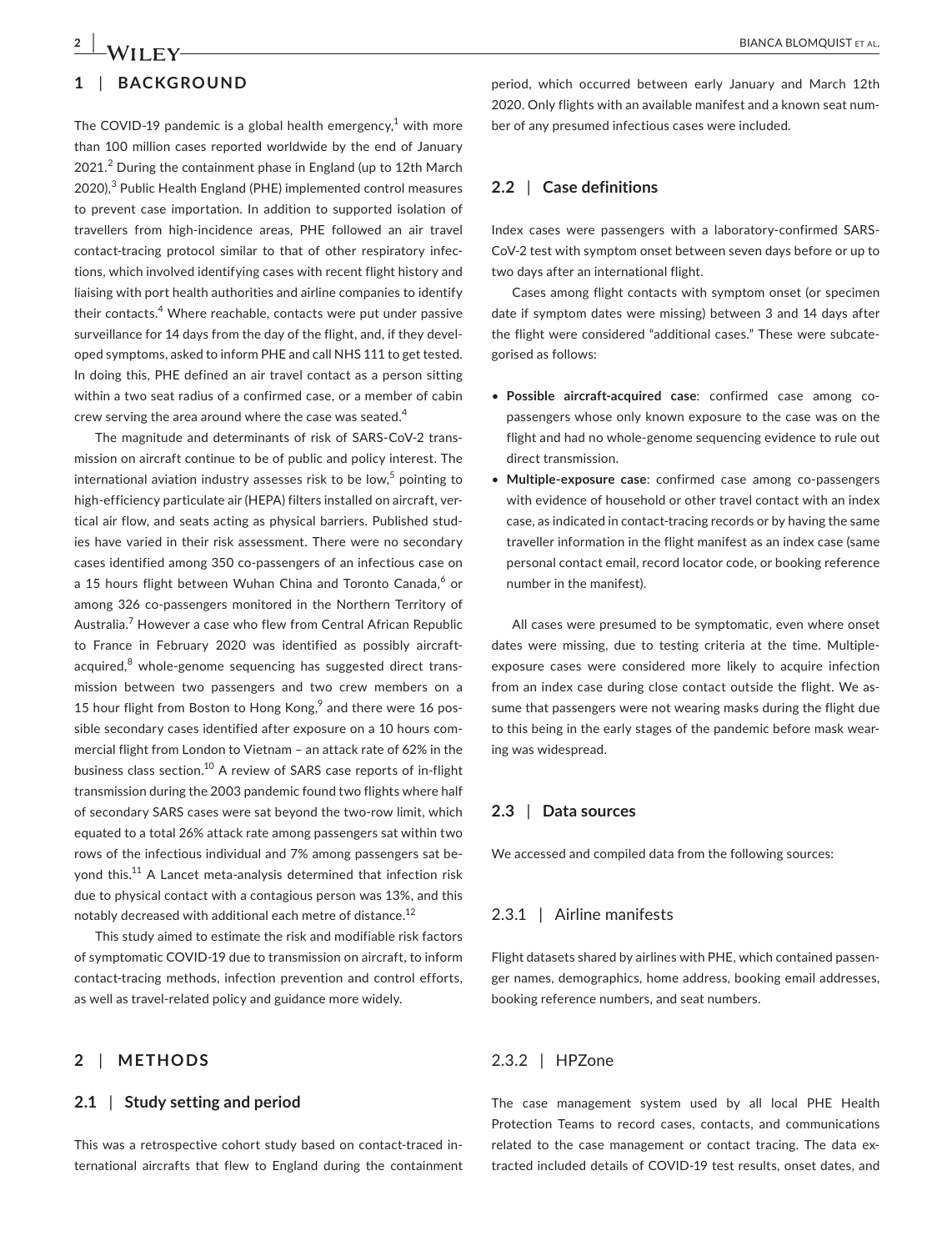contextual information such as contacts outside of flights or movement between seats.

## 2.3.3 | PHE line list of COVID-19 cases

A national line list of laboratory-confirmed cases in England reported to PHE, including specimen dates, names, and demographic details of confirmed cases.

## 2.3.4 | Contact-tracing logs and communications

Documentation created locally to facilitate the contact-tracing process, including logs of case seat numbers and emails exchanged between PHE staff to initiate and report progress on contact tracing.

## 2.3.5 | FlightAware.com

An online database of past international flights, including actual recorded length of flight and aircraft model.

## 2.3.6 | COG-UK data

Database of SARS-CoV-2 sequences sequenced in England (data release COG20200601), maintained by the COVID-19 Genomics UK consortium.

## **2.4** | **Data collection and management**

All available manifests were standardised and appended, then restricted to passengers who had boarded the flight. The full manifest dataset was linked to HPZone data on name as well as date of birth and/or residential postcode to identify cases, onset dates, and persons who were contact traced. Contact-tracing logs and communications were manually reviewed to fill in information gaps and identify persons with multiple-exposures, and FlightAware.com was queried for flight length per flight.

To capture further cases, the manifest dataset was then linked with the England COVID-19 laboratory line list. Line list cases were considered matches if they matched the manifest record exactly on last name and date of birth/postcode, or, if the manifest did not include date of birth/postcode but they matched exactly on name alone and there was evidence of foreign travel to the country in question in HPZone records.

Microsoft Excel was used for data management where manual compilation of information was required. R version 3.5.3 was used for manipulation of datasets, including labelling of cases and exposure categories.

## **2.5** | **Whole-genome sequencing**

COG-UK data were searched to identify pre-aligned sequences from pairs or groups of index and possible aircraft-acquired cases who shared a flight. Sequences from multiple-exposure cases from these flights or from other flights for which only sequences from index or only possible aircraft-acquired cases were available were selected as background sequences. Pangolin software was used to calculate global lineages, and a phylogenetic tree generated with iqtree2. Pairwise distances between sequences were further calculated using SNP-distances.

## **2.6** | **Analysis**

The number of additional cases with onset 3 to 14 days after the flight was presented overall and by onset date. Attack rates were calculated among all co-passengers and among those who were successfully contacted to inform them of the contact-tracing and surveillance procedures (referred to as "contact traced" hereafter). Possible aircraft-acquired cases were identified, taking into account WGS evidence where available, and risk of aircraft transmission was estimated among co-passengers whose only known exposure to the index case was on the flight. This was compared to attack rates among multiple-exposure contacts of index cases. Possible aircraft-acquired cases were described in terms of time, person, and place on the aircraft. Finally, a risk factor analysis was undertaken by presenting attack rates by distance from the index case, number of index cases on the flight or in close proximity, flight length, and city of departure.

## **2.7** | **Ethical considerations**

Data were collected for contact-tracing and health protection purposes, falling under Regulation 3 of the Health Service (Control of Patient Information) Regulations 2002. Regulation 3 specifically relates to communicable disease and other risks to public health and as such encompasses contacting activities.

## **3** | **RESULTS**

## **3.1** | **Study population**

Contact tracing was initiated for 45 flights that landed in England between 31 January and 12 March 2020. Full manifests with unique seat numbers, including at least one seat specified for an index case, were available for 18 flights. These flights departed from across Europe (Table 1), with a median flight time of 115 minutes (range 86 to 259 minutes). 2368 passengers were recorded to have boarded these flights, of whom 2213 had an available date of birth or postcode to allow matching with the COVID-19 laboratory line list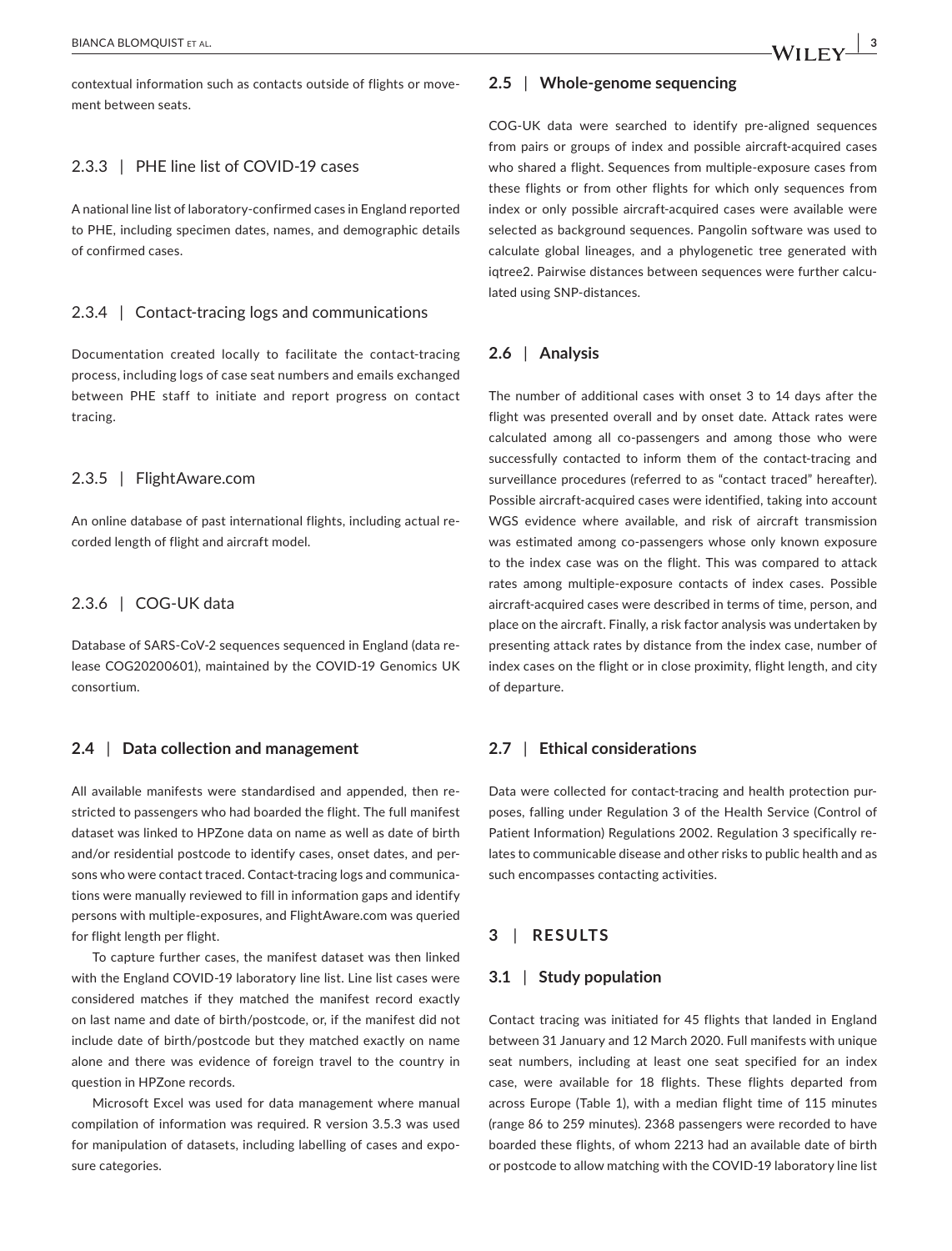| <b>Location of departure</b> | <b>Flights</b> | <b>Passengers</b> | Index<br>cases | Index cases per<br>100 passengers |
|------------------------------|----------------|-------------------|----------------|-----------------------------------|
| Austria (Innsbruck)          | 5              | 758               | 20             | 2.6                               |
| Germany (Berlin)             | $\mathbf{1}$   | 158               | $\overline{2}$ | 1.3                               |
| Italy                        | 8              | 993               | 22             | 2.2                               |
| Milan                        | 3              | 227               | 4              | 1.8                               |
| Turin                        | 1              | 130               | $\overline{2}$ | 1.5                               |
| Verona                       | 4              | 636               | 16             | 2.5                               |
| Spain (Tenerife)             | $\mathbf{1}$   | 181               | $\mathbf{1}$   | 0.6                               |
| Switzerland                  | $\overline{2}$ | 129               | 8              | 6.2                               |
| Basel                        | 1              | 103               | $\mathbf{1}$   | 1.0                               |
| Geneva <sup>®</sup>          | $\mathbf{1}$   | 26                | 7              | 26.9                              |
| Turkey (Istanbul)            | $\mathbf{1}$   | 149               | $\overline{2}$ | 1.3                               |
| Total                        | 18             | 2368              | 55             | 2.3                               |

**TABLE 1** Number of flights, passengers, and COVID-19 index cases on England-bound flights between 31 January 2020 and 12 March 2020 contact traced by PHE for which manifests were

available for analysis

\*Incomplete manifest for one flight



(93.5%). Among those with available sex (n = 770) or age (n = 1009), 64% ( $n = 496$ ) were male, and the median age was 41 years (interquartile range 28 to 53).

Fifty-five persons meeting the case definition of an index case were identified, including one person who tested positive in

another country. No further index cases were identified through linkage with the national line list, although linkage verified all 54 index cases tested in England. Forty index cases were symptomatic on the flight, and 15 developed symptoms in the two days after the flight.

**FIGURE 1** Epicurve of days from flight to onset date/specimen date in COVID-19 cases on analysed England-bound contacttraced flights between 31 January 2020 and 12 March 2020, by case classification. Flight pseudonyms used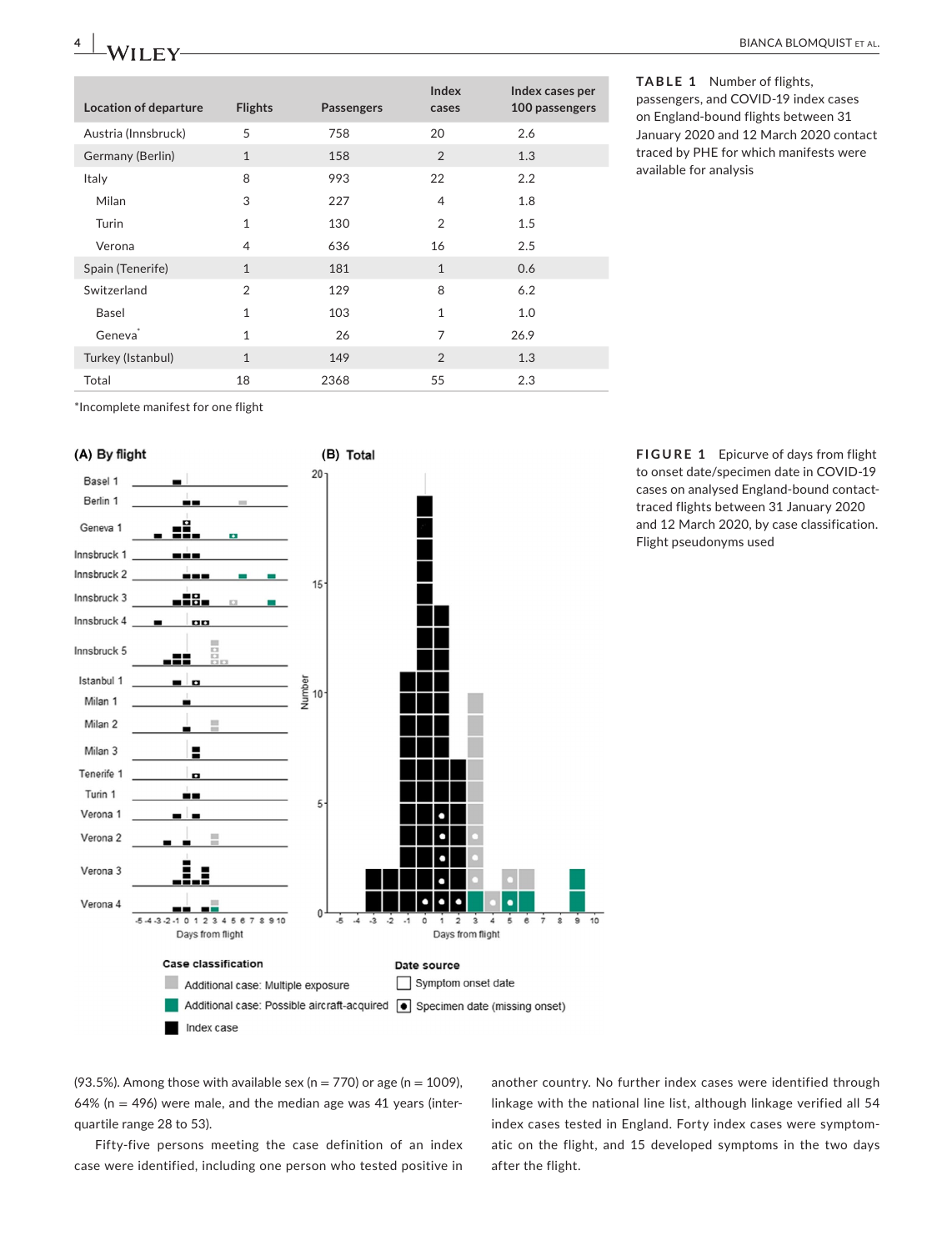Of the 2313 co-passengers, 2221 were flight-only contacts and 92 were multiple-exposure contacts. Of the former group, 425 sat within two seats of an index case, thereby meeting the definition of an individual who should be contact traced based on the flight contact alone. Of these, 79 (19%) persons were recorded in HPZone as successfully contact traced.

## **3.2** | **Additional cases and attack rates**

Among all 2,313 co-passengers, there were 17 COVID-19 cases with symptom onset or specimen date 3 to 14 days after the flight (Figure 1; Table 2). Five of these cases were possible aircraft acquired, among the 2,221 persons with flight-only contact: an attack rate of 0.2% (95% CI 0.1-0.5). Restricting to those sat within two rows and contact traced, the attack rate increased to 3.8% (95% CI 1.3-10.6).

More than two thirds of additional cases ( $n = 12$ ) were among multiple-exposure contacts, with evidence of close contact with the index case outside the flight: an attack rate of 13.0% (7.6-21.4). Among close contacts who were followed up, one in two developed symptomatic COVID-19.

#### **3.3** | **Whole-genome sequencing**

A total of 107 sequences on nine flights were identified. No flights were identified on which sequences were available from both the index case and any of five of the possible aircraft-acquired cases, so this information could not be used to support or rule out direct transmission.

## **3.4** | **Description of possible aircraft-acquired cases**

The five possible aircraft-acquired cases were four males and one female ranging between 32 and 60 years of age, who travelled on four flights from Innsbruck, Geneva, and Milan. Their flight times ranged from 109 to 120 minutes. These persons were sat throughout the plane body, and at varying distances from the closest index case(s) (Figure 2): four were sat within two seats, and one was sat five rows away. Each of these flights had at least three index cases and at least one symptomatic index case.

## **3.5** | **Risk factor analysis**

Only one case was detected beyond the two-seat radius eligible for contact tracing and no meaningful difference in crude risk was found comparing to those sat within two seats (Table 3). There were no possible aircraft-acquired symptomatic cases among the 19 persons sat directly next to an index case, but only two of these persons were successfully contact-traced. Among contact-traced individuals, the attack rate was higher if sat within two seats of two index cases (6.2%) than if sat within two seats of one index case (2.1%), or within two seats of a symptomatic case compared to an asymptomatic case (3.9% vs 0.0%), however with notably overlapping confidence intervals.

Similarly, attack rates were higher in flights with more index cases, with no additional cases in the four flights with only one index case, three in the ten flights with two to four index cases (0.2% attack rate), and two in the four flights with four or more index cases (0.4%). There were insufficient numbers or variation in flight length to observe patterns by flight length.

## **4** | **DISCUSSION**

In this study of flight, contact-tracing, and laboratory data of passengers on 18 England-bound aircraft, we identified 55 COVID-19 index cases presumed to be infectious during travel. There were 17 further symptomatic COVID-19 cases with symptom onset or specimen dates within 3 to 14 days after the flight. Only five of these individuals were possible aircraft-acquired cases, representing an

**TABLE 2** Number and proportion of additional COVID-19 cases among co-passengers of index cases on analysed England-bound contact-traced flights between 31 January 2020 and 12 March 2020

|                            | <b>Total</b> |       |        |                 | Sat within two seats |                |        |                 |  |  |
|----------------------------|--------------|-------|--------|-----------------|----------------------|----------------|--------|-----------------|--|--|
|                            | N            | Cases | AR (%) | $[95%$ CI]      | $\mathsf{N}$         | Cases          | AR (%) | $[95%$ CI]      |  |  |
| All co-passengers          |              |       |        |                 |                      |                |        |                 |  |  |
| Total                      | 2313         | 17    | 0.7    | $[0.5 - 1.2]$   | 480                  | 10             | 2.1    | $[1.1 - 3.8]$   |  |  |
| Contact traced             | 102          | 15    | 14.7   | $[9.1 - 22.9]$  | 91                   | 9              | 9.9    | $[5.3 - 17.7]$  |  |  |
| Flight-only contacts       |              |       |        |                 |                      |                |        |                 |  |  |
| Total                      | 2221         | 5     | 0.2    | $[0.1 - 0.5]$   | 425                  | $\overline{4}$ | 0.9    | $[0.4 - 2.4]$   |  |  |
| Contact traced             | 79           | 3     | 3.8    | $[1.3 - 10.6]$  | 79                   | 3              | 3.8    | $[1.3 - 10.6]$  |  |  |
| Multiple-exposure contacts |              |       |        |                 |                      |                |        |                 |  |  |
| Total                      | 92           | 12    | 13.0   | $[7.6 - 21.4]$  | 55                   | 6              | 10.9   | $[5.1 - 21.8]$  |  |  |
| Contact traced             | 23           | 12    | 52.2   | $[33.0 - 70.8]$ | 12                   | 6              | 50.0   | $[25.4 - 74.6]$ |  |  |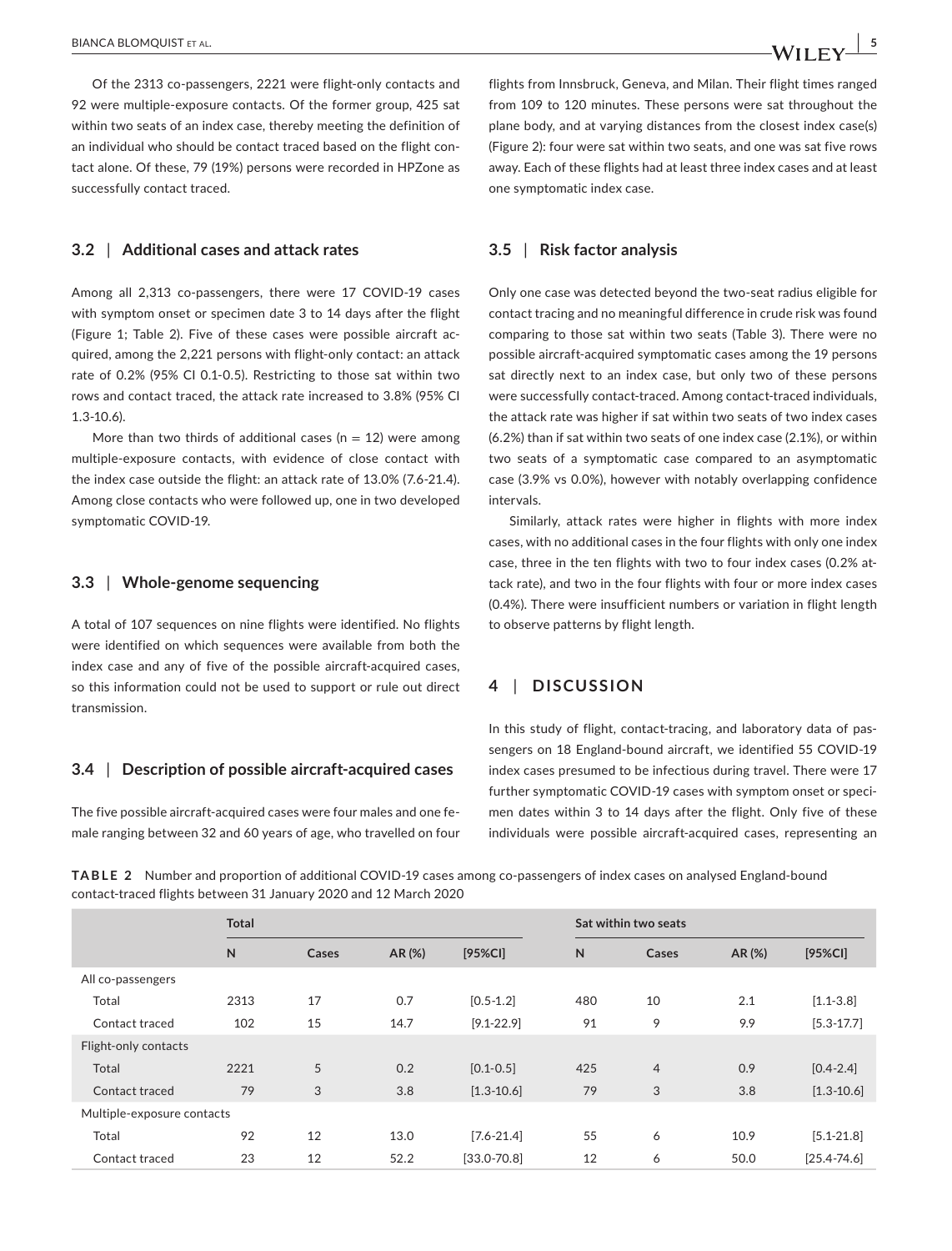

**FIGURE 2** Seating arrangement of COVID-19 cases on flights with possible aircraft transmission of SARS-CoV-2, among analysed England-bound contact-traced flights between 31 January 2020 and 12 March 2020, by case classification. Flight pseudonyms used. Seating area limited to area around cases and seats of other passengers not indicated

attack rate of 0.2% among those whose only known encounter with the index case was on the flight, and 3.8% when further restricting to those who were contact-traced. Due to smaller numbers of those contact-traced, the latter estimate ranged from 1.3% to 10.5% (based on the attack rate confidence interval). These risks were considerably lower than that of multiple-exposure contacts of the index case: 13.0% overall (95% CI 7.6 to 21.4%) and 52.2% (95%CI 22.0 to 70.8%) among those contact-traced.

The five possible aircraft-acquired cases were sat on four of the 18 flights studied, travelling from Innsbruck, Geneva, and Milan, and were sat between one row and five rows away from the closest index case. Due to small numbers, there was insufficient evidence of the relationship between risk of SARS-CoV-2 acquisition and seat proximity, number of index cases on the flight or nearby, or whether a nearby index case was experiencing symptoms. Differences in case ascertainment prevent comparisons between those sat within and beyond a radius of two seats from the index case, as the former were eligible for close symptom monitoring and testing via contact tracing. There were no cases among those sat directly adjacent to a case, but only two persons sat adjacent to a case and were contacttraced. We note that several persons who sat adjacent to an index case were close contacts that were excluded from the risk factor analysis. Additionally, we could not assess the impact of flight time

on risk, as all cases were on flights between 1.5 and 2.5 hours long, and not on shorter or longer flights.

This study benefits from a wealth of data collected for COVID-19 contact-tracing purposes, as well as a thorough method using both manual review and data linkage. In particular, this included the extraction of onset dates (found in 59 of 72 cases), and identification of passengers who lived or travelled with an index case, by reviewing flight booking information in the manifest as well as contact-tracing notes. Due to linkage to the national line list using electronic airplane manifests, which typically contain accurate patient information, we are reasonably confident that we identified most, if not all, laboratory-confirmed cases associated with these flights.

However, risk of transmission in this setting remains difficult to quantify, and under-ascertainment is a major limitation to this study. Our risk estimate does not represent total risk of acquiring infection, including asymptomatic cases, which could only be estimated if all passengers were systematically tested. It is likely that there were several undetected cases, including mildly symptomatic cases or persons not reached by contact tracing, who therefore did not know they were eligible for testing. $13$  Other cases may have been unknown to PHE due to onward travel and diagnosis abroad.

Misclassification of exposure may also have occurred: some "flight-only" cases or seat numbers may have been misidentified due to incomplete information on passenger interactions or movements. The majority of passengers who sat within two rows of an index case were not contact-traced, in part because contact tracing for some flights was ceased as England transitioned from containment to delay phase, and because contemporaneous guidance only considered a passenger to be infectious if symptomatic on the flight. $4$ 

On balance, it is likely that we have underestimated the number of passengers who were infected with SARS-CoV-2, but among them we may have overestimated the number that were due to acquisition on aircraft. Acquisition of SARS-CoV-2 may have occurred prior to departure, at other points during travel, or upon return.<sup>14</sup> Predeparture acquisition is particularly likely due to the high incidence in the departures cities at the time, $15$  and further indicated by the short time difference between flight and symptom onset for some of the cases, in particular the secondary case with symptoms on the third day after the flight on the Verona 4 flight.

We conclude that risk of symptomatic COVID-19 due to transmission on short to medium haul flights is likely low, at approximately 3% but less than 10% if sat within two rows of an infectious individual. This is consistent with the low numbers of aircraft-acquired secondary cases seen in some other published contact-tracing analyses,  $6-8$ although lower the 62% attack rate found in Khanh et al's<sup>10</sup> study of a 10 hours flight. These differences may be because we investigated shorter flights, ruled out more close contacts from possible aircraft transmission, or had lower case ascertainment. Differences in aircraft ventilation and filtering systems are also possible,<sup>16</sup> although these details were unavailable for this study.

The risk identified in this paper is relevant to England's containment period, so may be higher than risk on flights later in the pandemic, due to measures taken within the aviation industry. Guidance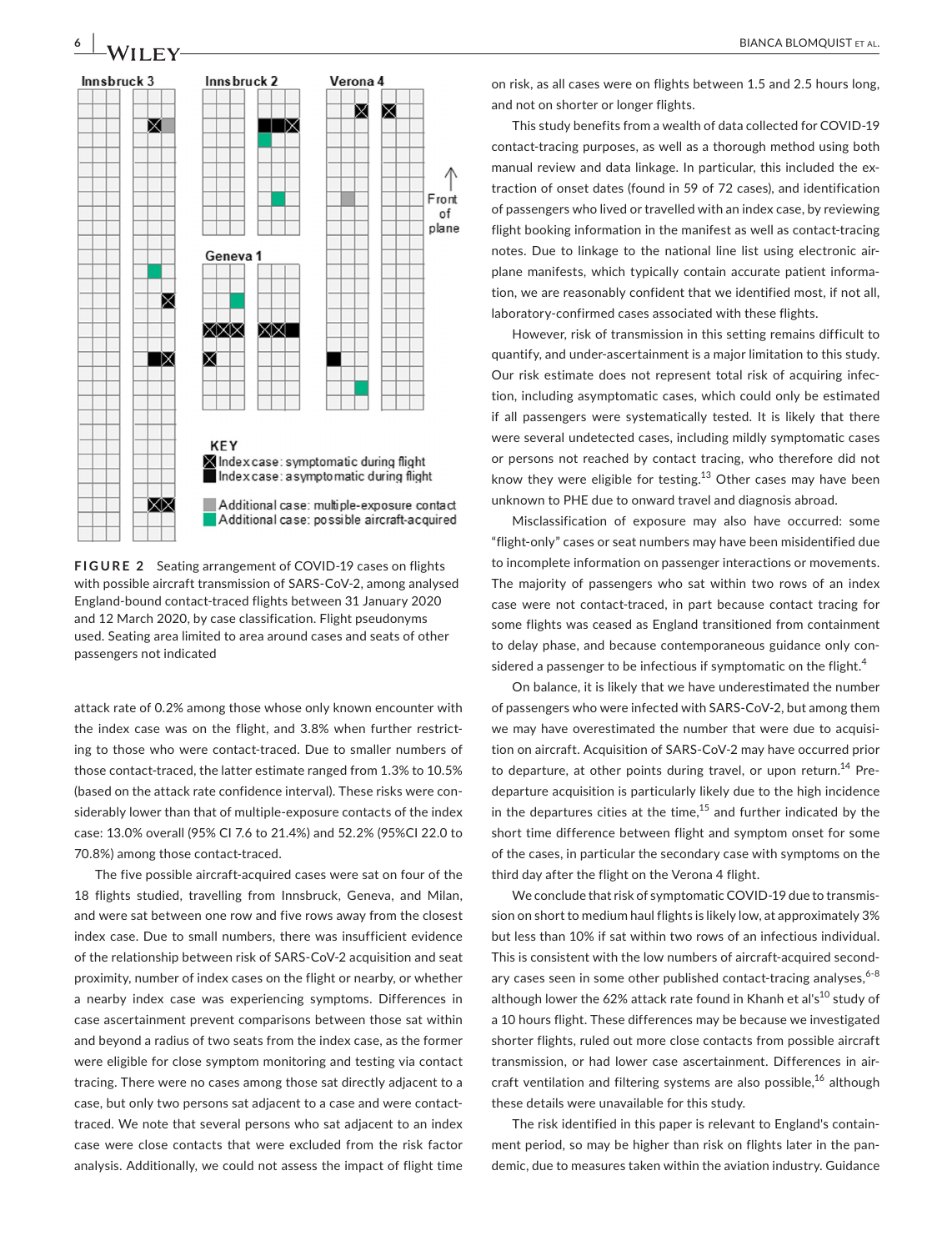PCR test results and "Fit-to-fly" certificates are required by several receiving countries, $20-22$  with such testing becoming more readily available.<sup>23</sup> True risk of both encountering and acquiring SARS-CoV-2 from an infectious co-traveller may consequently be lower, although sensitivity of detecting in-flight transmission events may be improving in line with guidance for aircraft operators to ensure thorough record keeping of passenger information to facilitate contact tracing.<sup>16</sup>

| Individual-level factors                                                   |      |                     |                  |                     |                |                  |  |
|----------------------------------------------------------------------------|------|---------------------|------------------|---------------------|----------------|------------------|--|
| Distance from closest index case                                           |      |                     |                  |                     |                |                  |  |
| Beyond 3 rows                                                              | 1465 | $\mathbf{1}$        | $0.1$ [0-0.4]    | 0                   | 0              |                  |  |
| 3 seats away                                                               | 331  | 0                   | $0.0$ [0-1.1]    | 0                   | 0              |                  |  |
| 2 seats away                                                               | 270  | 3                   | 1.1 [0.4-3.2]    | 50                  | $\overline{2}$ | 4.0 [1.1-13.5]   |  |
| 1 seat away on<br>different row                                            | 132  | $\mathbf{1}$        | $0.8$ [0.1-4.2]  | 27                  | 1              | 3.7 [0.7-18.3]   |  |
| 1 seat away on<br>same row                                                 | 23   | 0                   | $0.0$ [0.0-14.2] | $\overline{2}$      | 0              | $0.0$ [0.0-65.8] |  |
| Number of index cases within 2 seats                                       |      |                     |                  |                     |                |                  |  |
| $\overline{O}$                                                             | 1796 | $\mathbf{1}$        | $0.1$ [0.0-0.3]  | 0                   | $\mathbf 0$    |                  |  |
| $\mathbf{1}$                                                               | 248  | $\overline{2}$      | $0.8$ [0.2-2.9]  | 47                  | $\mathbf{1}$   | $2.1$ [0.4-11.1] |  |
| $\overline{2}$                                                             | 177  | $\overline{2}$      | $1.1$ [0.3-4.0]  | 32                  | $\overline{2}$ | $6.2$ [1.7-20.1] |  |
| Symptoms of closest index case, among those with index case within 2 seats |      |                     |                  |                     |                |                  |  |
| Asymptomatic                                                               | 90   | $\mathbf{1}$        | $1.1$ [0.2-6.0]  | 3                   | $\mathbf 0$    | $0.0$ [0.0-56.1] |  |
| Symptomatic                                                                | 335  | 3                   | $0.9$ [0.3-2.6]  | 76                  | 3              | $3.9$ [1.4-11.0] |  |
| Flight-level factors                                                       |      |                     |                  |                     |                |                  |  |
| Number of index cases on flight                                            |      |                     |                  |                     |                |                  |  |
| 1 (4 flights)                                                              | 458  | $\mathsf{O}$        | $0.0$ [0.0-0.8]  | 17                  | 0              | $0.0$ [0.0-18.4] |  |
| 2 to 4 (10<br>flights)                                                     | 1272 | 3                   | $0.2$ [0.1-0.7]  | 34                  | 1              | 2.9 [0.5-14.9]   |  |
| $5+$ (4 flights)                                                           | 491  | $\overline{2}$      | $0.4$ [0.1-1.5]  | 28                  | $\overline{2}$ | 7.1 [2.0-22.6]   |  |
| Length of flight                                                           |      |                     |                  |                     |                |                  |  |
| $<$ 1.5 hours (1<br>flight)                                                | 143  | $\mathsf{O}\xspace$ | $0.0$ [0.0-2.6]  | $\mathsf{O}\xspace$ | 0              |                  |  |
| 1.5 to 2.5 hours<br>(15 flights)                                           | 1754 | 5                   | $0.3$ [0.1-0.7]  | 58                  | 3              | $5.2$ [1.8-14.1] |  |
| 4 to 5 hours (2)<br>flights)                                               | 324  | 0                   | $0.0$ [0.0-1.2]  | 21                  | 0              | $0.0$ [0.0-15.5] |  |
| Country of departure                                                       |      |                     |                  |                     |                |                  |  |
| Austria                                                                    | 724  | 3                   | $0.4$ [0.1-1.2]  | 35                  | $\overline{2}$ | $5.7$ [1.6-18.6] |  |
| Germany                                                                    | 155  | $\mathbf 0$         | $0.0$ [0.0-2.4]  | 3                   | 0              | $0.0$ [0.0-56.1] |  |
| Italy                                                                      | 898  | $\mathbf{1}$        | $0.1$ [0.0-0.6]  | 11                  | 0              | $0.0$ [0.0-25.9] |  |
| Spain                                                                      | 177  | $\Omega$            | $0.0$ [0.0-2.1]  | 11                  | $\Omega$       | $0.0$ [0.0-25.9] |  |
| Switzerland                                                                | 120  | $\mathbf{1}$        | $0.8$ [0.1-4.6]  | 9                   | $\mathbf{1}$   | 11.1 [2.0-43.5]  |  |
| Turkey                                                                     | 147  | $\Omega$            | $0.0$ [0.0-2.5]  | 10                  | 0              | $0.0$ [0.0-27.8] |  |
| Total (18 flights)                                                         | 2221 | 5                   | $0.2$ [0.1-0.5]  | 79                  | 3              | $3.8$ [1.3-10.6] |  |

**Eligible flight contacts**

**AR (%) [95%** 

**CI] N Cases**

**N Cases**

**TABLE 3** Secondary attack rates among co-passengers with no close contact with index case(s) on analysed England-bound contact-traced flights between 31 January 2020 and 12 March 2020

**AR (%) [95% CI]**

**Eligible flight contacts with initiated contact-tracing**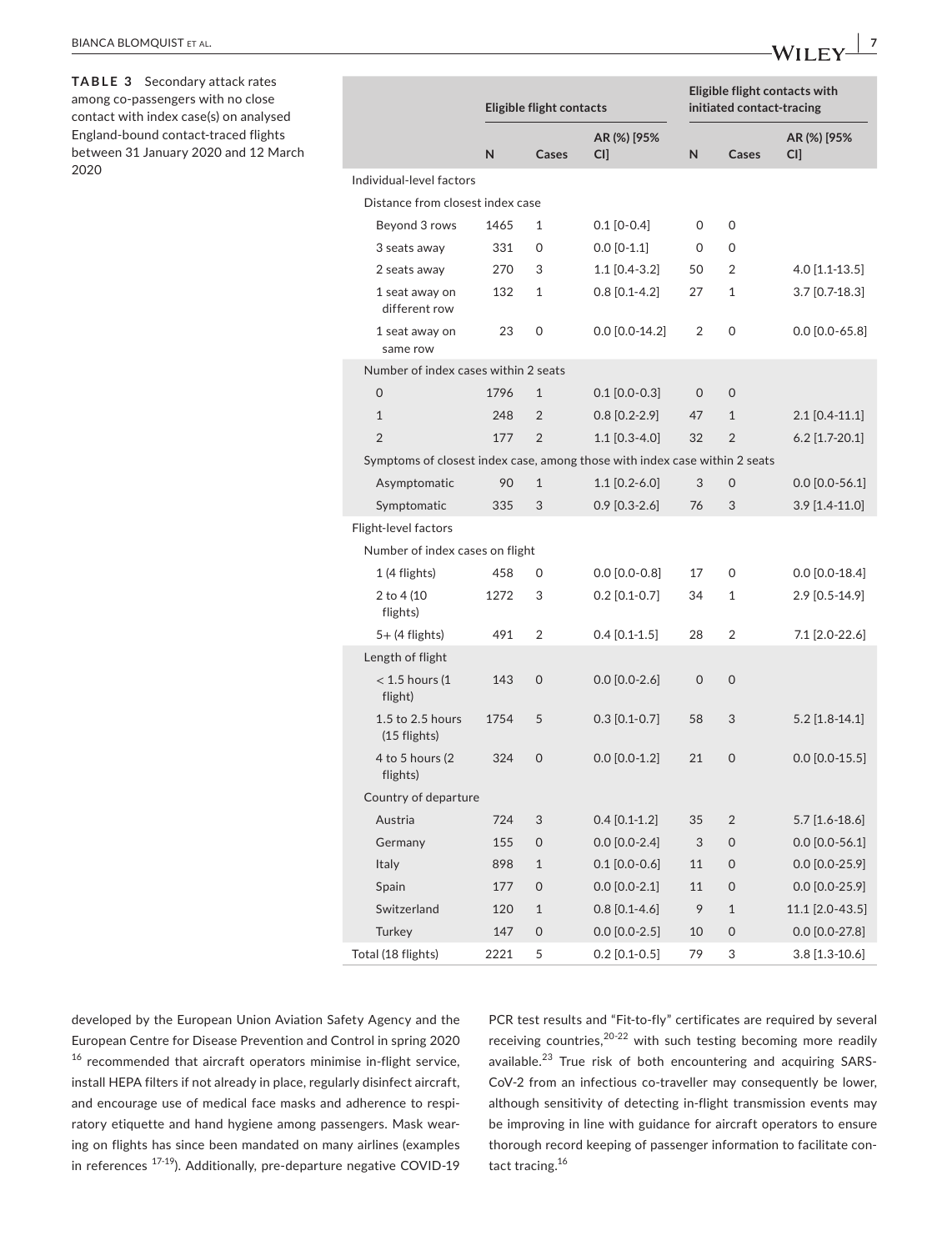This study was not able to propose specific social distancing recommendations on aircraft or changes to the two-seat eligibility criteria for contact tracing. While cases beyond two rows were identified, we also cannot rule out transmission outside of the flight for these persons. However, the significantly higher attack rates among close contacts and co-travellers suggest these should be prioritised over persons with flight-only contact where resources are limited, and particularly where flight journeys are short. Such contacts are likely higher risk due to closer and more prolonged exposure, unlike unfamiliar co-passengers who are less likely to interact and face each other during the flight.<sup>5</sup> With potential for asymptomatic infection and more than a quarter of index cases developing symptoms after the flight, our findings also highlight the importance of post-flight quarantine from high-incidence areas to prevent case importation. There should be continued efforts to study and communicate modifiable risk factors for transmission on flights, to inform flight planning and to help travellers make informed choices on travel abroad.

#### **ACKNOWLEDGEMENTS**

We write this article with great appreciation of the Contact Tracing Cell, Health Protection Teams, Field Services, Surveillance Cell, Genomics Cell, and Epidemiology Cell within Public Health England as well as local authorities, port health authorities, airlines, and passengers involved in the COVID-19 surveillance and contact tracing that contributed to this research and control of COVID-19 in England more widely.

#### **CONFLICT OF INTEREST**

We have no conflicts of interest to declare.

#### **AUTHOR CONTRIBUTION**

**Paula B Blomquist:** Data curation (lead); Formal analysis (lead); Investigation (lead); Methodology (lead); Project administration (lead); Software (lead); Writing-original draft (lead); Writing-review & editing (lead). **Hikaru Bolt:** Investigation (supporting); Methodology (supporting); Software (supporting); Validation (supporting); Writing-review & editing (supporting). **Simon Packer:** Investigation (supporting); Writing-review & editing (supporting). **Ulf Schaefer:** Data curation (supporting); Investigation (supporting); Software (supporting). **Steven Platt:** Data curation (supporting); Investigation (supporting). **Gavin Dabrera:** Data curation (supporting); Project administration (supporting). **Maya Gobin:** Conceptualization (equal); Writing-review & editing (supporting). **Isabel Oliver:** Conceptualization (equal); Supervision (equal); Writing-review & editing (supporting).

#### **PEER REVIEW**

The peer review history for this article is available at [https://publo](https://publons.com/publon/10.1111/irv.12846) [ns.com/publon/10.1111/irv.12846.](https://publons.com/publon/10.1111/irv.12846)

## **ORCID**

*Paula Bianca Blomquist* [https://orcid.](https://orcid.org/0000-0002-3962-4211) [org/0000-0002-3962-4211](https://orcid.org/0000-0002-3962-4211)

#### **REFERENCES**

- 1. World Health Organisation. Statement on the second meeting of the International Health Regulations. (2005) Emergency Committee regarding the outbreak of novel coronavirus (2019-nCoV). 30 January 2020. [https://www.who.int/news-room/detail/30-01-2020-state](https://www.who.int/news-room/detail/30-01-2020-statement-on-the-second-meeting-of-the-international-health-regulations-(2005)-emergency-committee-regarding-the-outbreak-of-novel-coronavirus-(2019-ncov)) [ment-on-the-second-meeting-of-the-international-health-regul](https://www.who.int/news-room/detail/30-01-2020-statement-on-the-second-meeting-of-the-international-health-regulations-(2005)-emergency-committee-regarding-the-outbreak-of-novel-coronavirus-(2019-ncov)) [ations-\(2005\)-emergency-committee-regarding-the-outbreak-of](https://www.who.int/news-room/detail/30-01-2020-statement-on-the-second-meeting-of-the-international-health-regulations-(2005)-emergency-committee-regarding-the-outbreak-of-novel-coronavirus-(2019-ncov))[novel-coronavirus-\(2019-ncov\)](https://www.who.int/news-room/detail/30-01-2020-statement-on-the-second-meeting-of-the-international-health-regulations-(2005)-emergency-committee-regarding-the-outbreak-of-novel-coronavirus-(2019-ncov)). Accessed 21 August 2020.
- 2. World Health Organisation. WHO Coronavirus Disease (COVID-19). Dashboard. 5 February 2021. <https://covid19.who.int/>. Accessed 5 February 2021.
- 3. Public Health England. Press release: COVID-19: government announces moving out of contain phase and into delay. 12 March 2020. [https://www.gov.uk/government/news/covid-19-gover](https://www.gov.uk/government/news/covid-19-government-announces-moving-out-of-contain-phase-and-into-delay) [nment-announces-moving-out-of-contain-phase-and-into-delay.](https://www.gov.uk/government/news/covid-19-government-announces-moving-out-of-contain-phase-and-into-delay) Accessed 22 August 2020.
- 4. Public Health England. Public Health Management of Contacts of Possible and Confirmed Human Cases of COVID-19 (version 3.00). 2020. London.
- 5. Airports Council International World and International Air Transport Association. Safely restarting aviation: ACI and IATA joint approach. May 2020. [https://www.iata.org/contentassets/5c8786230ff34e2](https://www.iata.org/contentassets/5c8786230ff34e2da406c72a52030e95/safely-restart-aviation-joint-aci-iata-approach.pdf) [da406c72a52030e95/safely-restart-aviation-joint-aci-iata-appro](https://www.iata.org/contentassets/5c8786230ff34e2da406c72a52030e95/safely-restart-aviation-joint-aci-iata-approach.pdf) [ach.pdf](https://www.iata.org/contentassets/5c8786230ff34e2da406c72a52030e95/safely-restart-aviation-joint-aci-iata-approach.pdf). Accessed 24 August 2020.
- 6. Shwartz KL, Murti M, Finkelstein M, et al. Lack of COVID-19 Transmission on an International Flight. *CMAJ*. 2020;192(15):E410.
- 7. Draper AK, Dempsey KE, Boyd RH, et al. The first 2 months of covid-19 contact tracing in the northern territory of Australia. *Commun Dis Intell*. 2020;44: [https://doi.org/10.33321/](https://doi.org/10.33321/cdi.2020.44.53) [cdi.2020.44.53](https://doi.org/10.33321/cdi.2020.44.53)
- 8. Eldin C, Lagier J, Mailhe M, Gautret P. Possible aircraft transmission of COVID-19 in-flight from the Central African Republic to France. *Travel Med Infect Dis*. 2020;35:101643.
- 9. Choi EM, Chu DKW, Cheng PKC, et al. In-Flight Transmission of Severe Acute Respiratory Syndrome Coronavirus 2. *Emerg Infect Dis*. 2020;26(11):2713-2716.
- 10. Khanh NC, Thai PQ, Quach H-L, et al. Transmission of severe acute respiratory syndrome coronavirus 2 during long flight. *Emerg Infect Dis*. 2020;26(11):2617-2624.
- 11. Hertzberg VS, Weiss H. On the 2-Row Rule for Infectious Disease Transmission on Aircraft. *Annals of Global Health*. 2016;82(5):819-823.
- 12. Chu DK, Akl EA, Duda S, Solo K, Yaacoub S, Schünemann HJ. Physical distancing, face masks, and eye protection to prevent person-to-person transmission of SARS-CoV-2 and COVID-19: a systematic review and meta-analysis. *Lancet*. 2020;395:1973-1987.
- 13. He W, Yi GJ, Zhu Y. Estimation of the basic reproduction number, average incubation time, asymptomatic infection rate, and case fatality rate for COVID-19: Meta-analysis and sensitivity analysis. *J Med Virol*. 2020;92(11);2543-2550. [https://doi.org/10.1002/](https://doi.org/10.1002/jmv.26041) [jmv.26041](https://doi.org/10.1002/jmv.26041)
- 14. Hertzberg VS, Weiss H, Elon L, Si W, Norris SL. FlyHealthy Research Team. Behaviours, movements, and transmission of dropletmediated respiratory disease during transcontinental airline flights. *PNAS*. 2018;115(14):3623-3627.
- 15. European Centre for Disease Prevention and Control. Coronavirus disease 2019 (COVID-19) in the EU/EEA and the UK - eighth update. 8 April 2020. [https://www.ecdc.europa.eu/sites/default/files](https://www.ecdc.europa.eu/sites/default/files/documents/covid-19-rapid-risk-assessment-coronavirus-disease-2019-eighth-update-8-april-2020.pdf) [/documents/covid-19-rapid-risk-assessment-coronavirus-disease-](https://www.ecdc.europa.eu/sites/default/files/documents/covid-19-rapid-risk-assessment-coronavirus-disease-2019-eighth-update-8-april-2020.pdf)[2019-eighth-update-8-april-2020.pdf](https://www.ecdc.europa.eu/sites/default/files/documents/covid-19-rapid-risk-assessment-coronavirus-disease-2019-eighth-update-8-april-2020.pdf). Accessed 25 August 2020.
- 16. European Centre for Disease Prevention and Control and the European Centre for Disease prevention. COVID-19 Aviation Health Safety Protocol: Operational guidelines for the management of air passengers and aviation personnel in relation to the COVID-19 pandemic (Issue No. 2). 20 June 2020. [https://www.easa.europa.eu/](https://www.easa.europa.eu/sites/default/files/dfu/EASA-ECDC_COVID-19_Operational guidelines for management of passengers_v2.pdf)